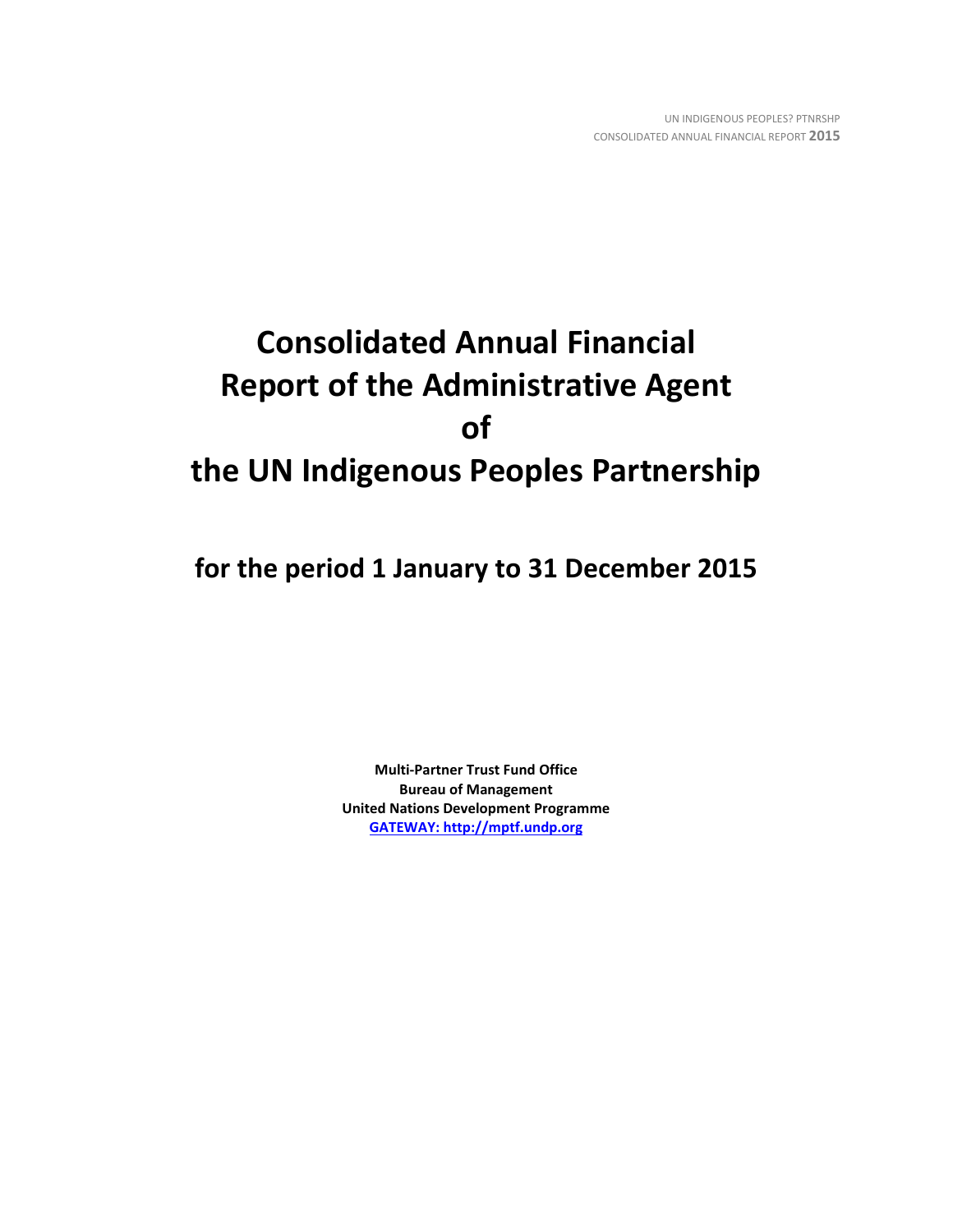# **PARTICIPATING ORGANIZATIONS CONTRIBUTORS**



International Labour Organisation

United Nations<br>Human Rights

Office of the UN High Commissioner of Human Rights



United Nations Development Programme



United Nations Population Fund



United Nations Children's Fund



DENMARK, Government of



FINLAND, Government of

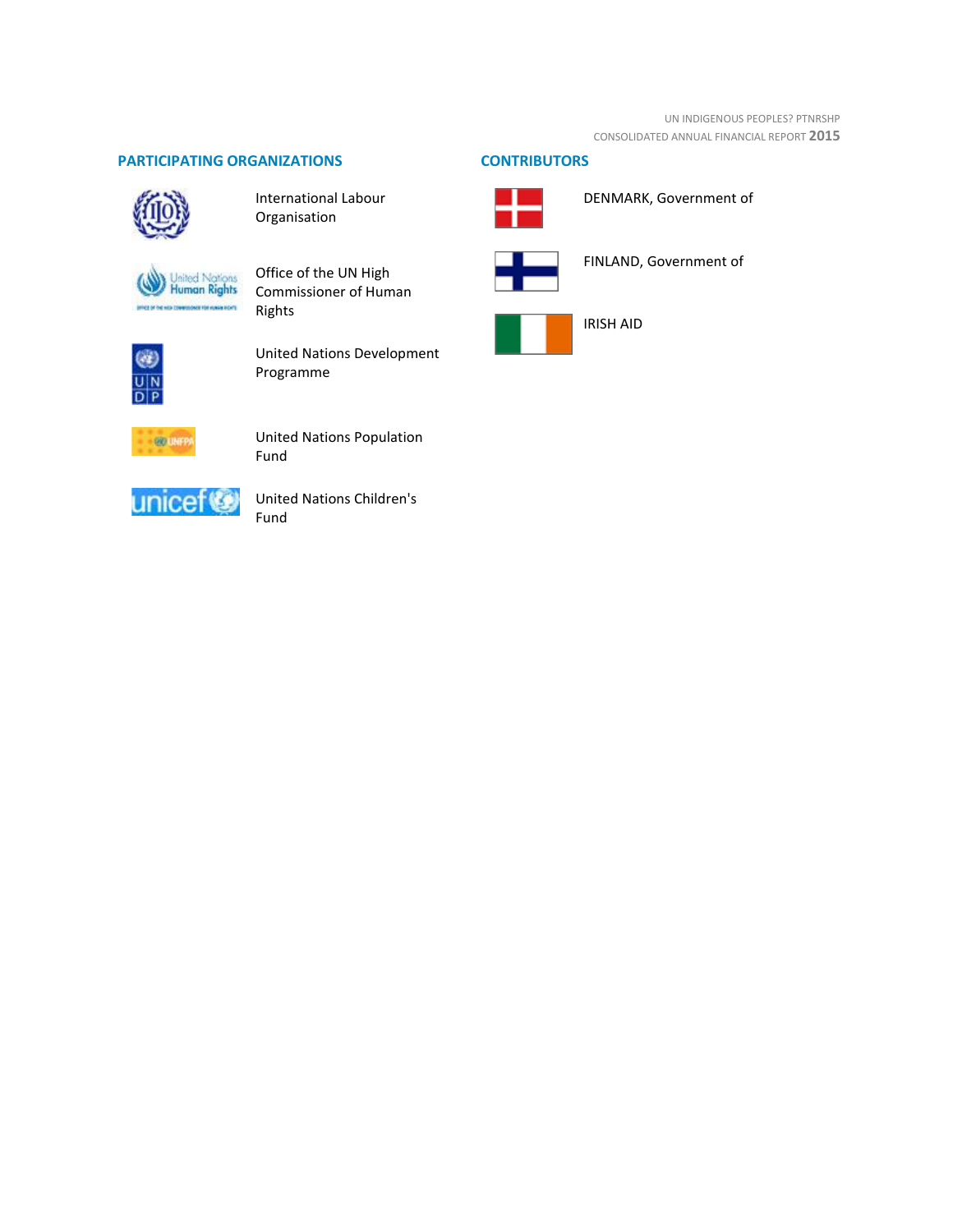#### **DEFINITIONS**

#### **Allocation**

Amount approved by the Steering Committee for a project/programme.

#### **Approved Project/Programme**

A project/programme including budget, etc., that is approved by the Steering Committee for fund allocation purposes.

#### **Contributor Commitment**

Amount(s) committed by a donor to a Fund in a signed Standard Administrative Arrangement with the UNDP Multi-Partner Trust Fund Office (MPTF Office), in its capacity as the Administrative Agent. A commitment may be paid or pending payment.

#### **Contributor Deposit**

Cash deposit received by the MPTF Office for the Fund from a contributor in accordance with a signed Standard Administrative Arrangement.

#### **Delivery Rate**

The percentage of funds that have been utilized, calculated by comparing expenditures reported by a Participating Organization against the 'net funded amount'.

#### **Indirect Support Costs**

A general cost that cannot be directly related to any particular programme or activity of the Participating Organizations. UNDG policy establishes a fixed indirect cost rate of 7% of programmable costs.

#### **Net Funded Amount**

Amount transferred to a Participating Organization less any refunds transferred back to the MPTF Office by a Participating Organization.

#### **Participating Organization**

A UN Organization or other inter-governmental Organization that is an implementing partner in a Fund, as represented by signing a Memorandum of Understanding (MOU) with the MPTF Office for a particular Fund.

#### **Project Expenditure**

The sum of expenses and/or expenditure reported by all Participating Organizations for a Fund irrespective of which basis of accounting each Participating Organization follows for donor reporting.

#### **Project Financial Closure**

A project or programme is considered financially closed when all financial obligations of an operationally completed project or programme have been settled, and no further financial charges may be incurred.

### **Project Operational Closure**

A project or programme is considered operationally closed when all programmatic activities for which Participating Organization(s) received funding have been completed.

#### **Project Start Date**

Date of transfer of first instalment from the MPTF Office to the Participating Organization.

#### **Total Approved Budget**

This represents the cumulative amount of allocations approved by the Steering Committee.

#### **US Dollar Amount**

The financial data in the report is recorded in US Dollars and due to rounding off of numbers, the totals may not add up.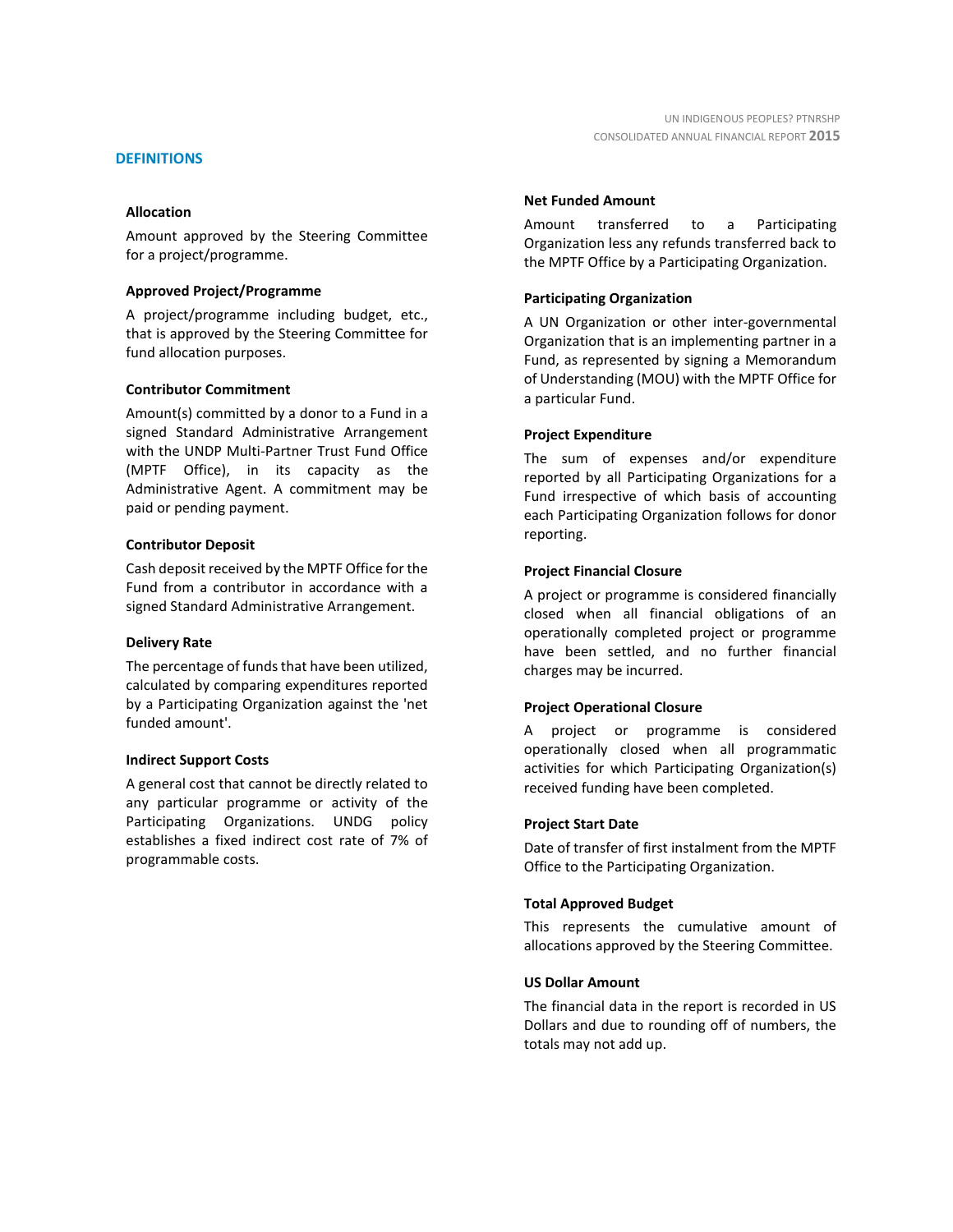#### **2015 FINANCIAL PERFORMANCE**

This chapter presents financial data and analysis of the UN Indigenous Peoples? Ptnrshp using the passthrough funding modality as of 31 December **2015**. Financial information for this Fund is also available on the MPTF Office GATEWAY, at the following address:

[http://mptf.undp.org/factsheet/fund/IPP00.](http://mptf.undp.org/factsheet/fund/IPP00)

#### **1. SOURCES AND USES OF FUNDS**

As of 31 December **2015**, **3** contributors have deposited US\$ **2,096,648** in contributions and US\$ **5,887** has been earned in interest,

bringing the cumulative source of funds to US\$ **2,102,535** (see respectively, Tables 2 and 3).

Of this amount, US\$ **1,350,508** has been transferred to **5** Participating Organizations, of which US\$ **1,245,555** has been reported as expenditure. The Administrative Agent fee has been charged at the approved rate of 1% on deposits and amounts to US\$ **20,967**. Table 1 provides an overview of the overall sources, uses, and balance of the UN Indigenous Peoples? Ptnrshp as of 31 December **2015**.

#### **Table 1. Financial Overview, as of 31 December 2015 (in US Dollars)**

|                                                           | Annual 2014 | Annual 2015 | <b>Cumulative</b> |
|-----------------------------------------------------------|-------------|-------------|-------------------|
| <b>Sources of Funds</b>                                   |             |             |                   |
| <b>Gross Contributions</b>                                | 135,170     | 111,903     | 2,096,648         |
| Fund Earned Interest and Investment Income                | 342         | 666         | 5,887             |
| Interest Income received from Participating Organizations |             |             |                   |
| Refunds by Administrative Agent to Contributors           |             |             |                   |
| Fund balance transferred to another MDTF                  |             |             |                   |
| <b>Other Revenues</b>                                     |             |             |                   |
| <b>Total: Sources of Funds</b>                            | 135,512     | 112,568     | 2,102,535         |
| <b>Use of Funds</b>                                       |             |             |                   |
| <b>Transfers to Participating Organizations</b>           |             | 30,508      | 1,350,508         |
| Refunds received from Participating Organizations         | (30, 508)   | (18, 553)   | (49,061)          |
| <b>Net Funded Amount to Participating Organizations</b>   | (30, 508)   | 11,955      | 1,301,447         |
| <b>Administrative Agent Fees</b>                          | 1,352       | 1,119       | 20,967            |
| Direct Costs: (Steering Committee, Secretariatetc.)       | 200,916     | 134,155     | 650,071           |
| <b>Bank Charges</b>                                       | 6           | 5           | 54                |
| <b>Other Expenditures</b>                                 |             |             |                   |
| <b>Total: Uses of Funds</b>                               | 171,765     | 147,234     | 1,972,537         |
| Change in Fund cash balance with Administrative Agent     | (36, 253)   | (34, 665)   | 129,997           |
| Opening Fund balance (1 January)                          | 200,916     | 164,663     |                   |
| <b>Closing Fund balance (31 December)</b>                 | 164,663     | 129,997     | 129,997           |
| Net Funded Amount to Participating Organizations          | (30, 508)   | 11,955      | 1,301,447         |
| Participating Organizations' Expenditure                  | 253,055     | 40,220      | 1,245,555         |
| <b>Balance of Funds with Participating Organizations</b>  |             |             | 55,891            |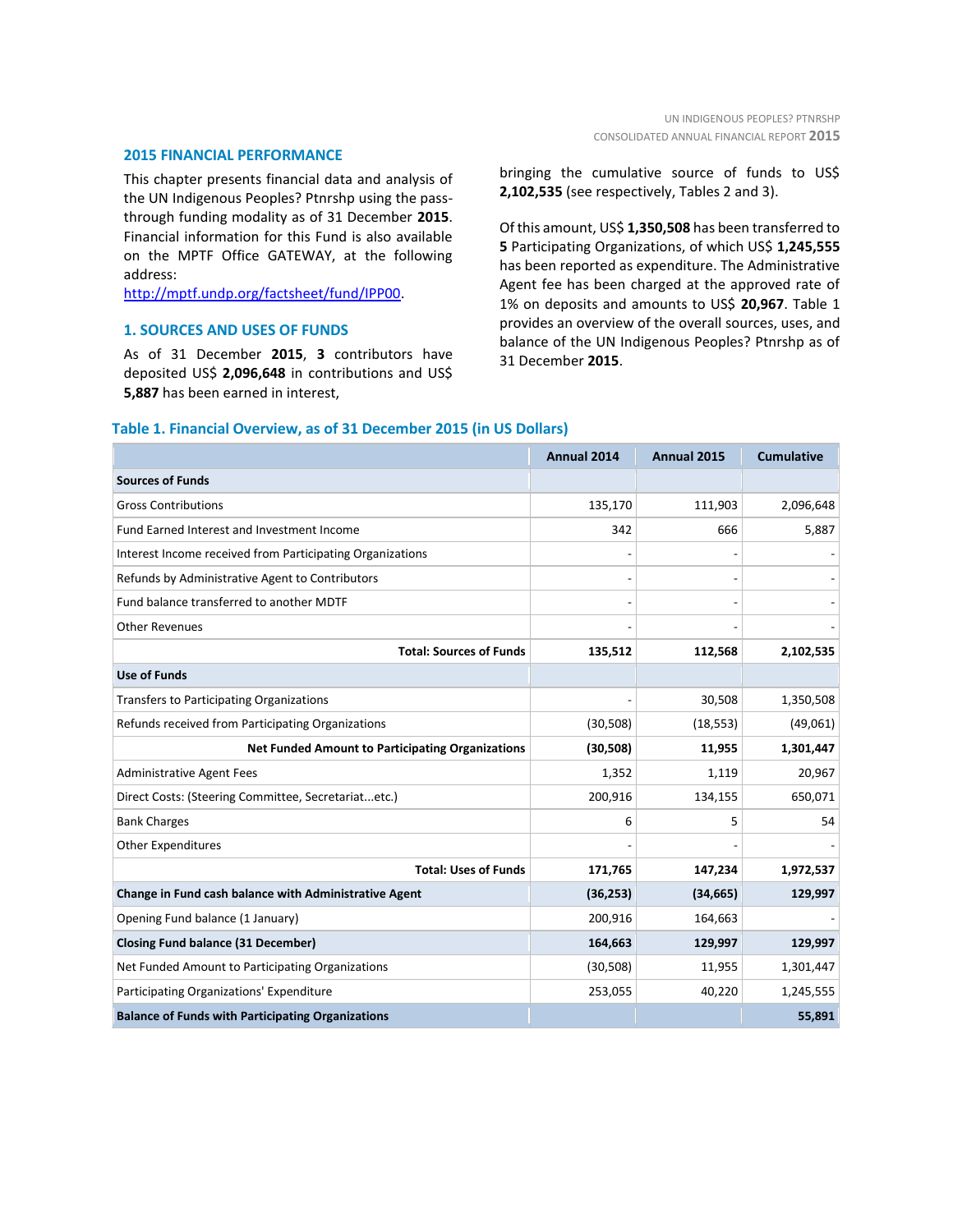# **2. PARTNER CONTRIBUTIONS**

Table 2 provides information on cumulative contributions received from all contributors to this Fund as of 31 December **2015**.

# **Table 2. Contributors' Deposits, as of 31 December 2015 (in US Dollars)**

| <b>Contributors</b>    | <b>Prior Years</b><br>as of 31-Dec-2014 | <b>Current Year</b><br><b>Jan-Dec-2015</b> | <b>Total</b> |
|------------------------|-----------------------------------------|--------------------------------------------|--------------|
| DENMARK, Government of | 1,466,396                               | $\overline{\phantom{a}}$                   | 1,466,396    |
| FINLAND, Government of | 466.425                                 | 111,903                                    | 578,328      |
| <b>IRISH AID</b>       | 51,924                                  | $\overline{\phantom{0}}$                   | 51,924       |
| <b>Grand Total</b>     | 1,984,745                               | 111,903                                    | 2,096,648    |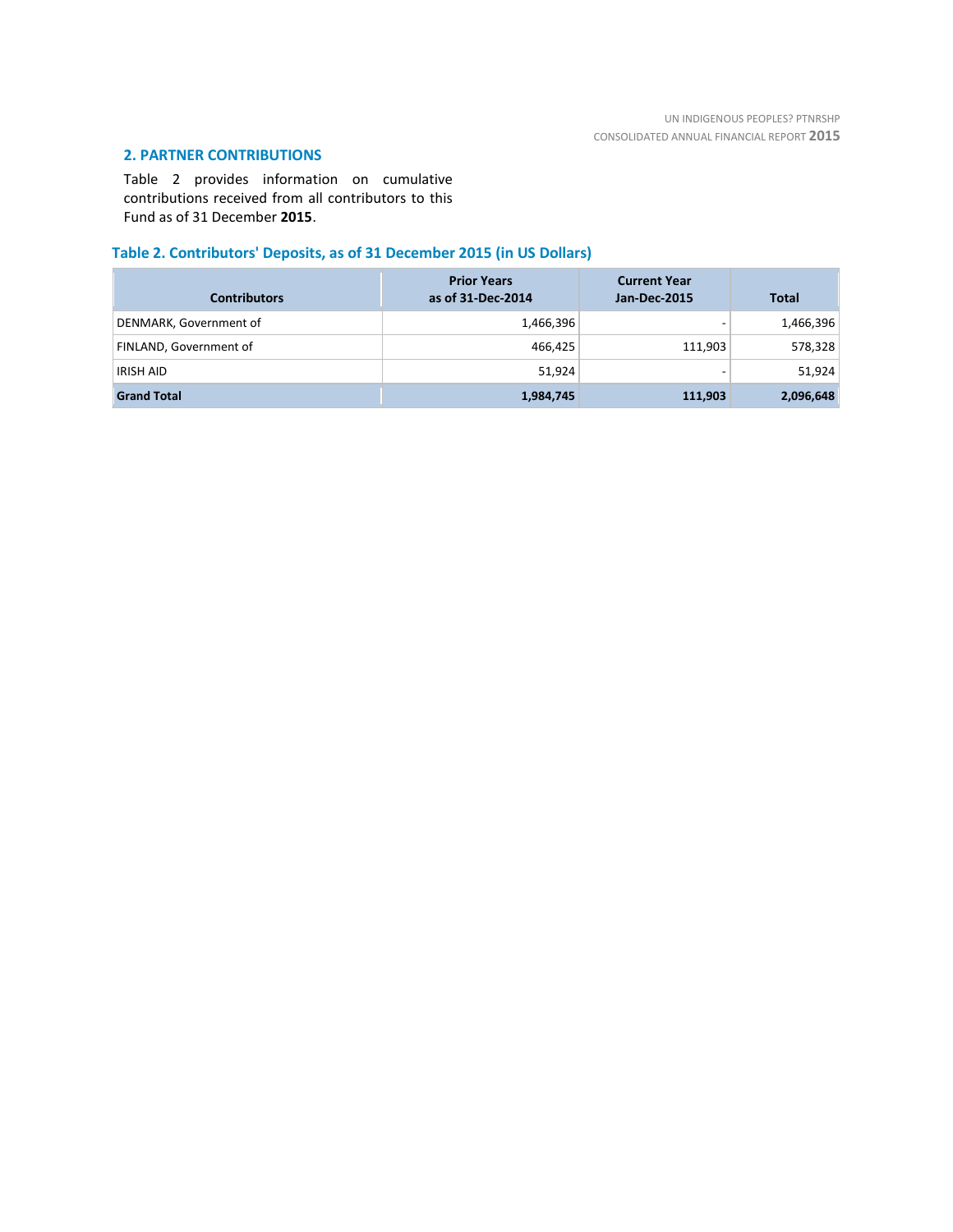#### **3. INTEREST EARNED**

Interest income is earned in two ways: 1) on the balance of funds held by the Administrative Agent ('Fund earned interest'), and 2) on the balance of funds held by the Participating Organizations ('Agency earned interest') where their Financial Regulations and Rules allow return of interest

to the AA. As of 31 December **2015**, Fund earned interest amounts to US\$ **5,887** and there was no interest received from Participating Organizations, bringing the cumulative interest received to US\$ **5,887**. Details are provided in the table below.

#### **Table 3. Sources of Interest and Investment Income, as of 31 December 2015 (in US Dollars)**

| <b>Interest Earned</b>                     | <b>Prior Years</b><br>as of 31-Dec-2014 | <b>Current Year</b><br><b>Jan-Dec-2015</b> | <b>Total</b> |
|--------------------------------------------|-----------------------------------------|--------------------------------------------|--------------|
| <b>Administrative Agent</b>                |                                         |                                            |              |
| Fund Earned Interest and Investment Income | 5,221                                   | 666                                        | 5,887        |
| <b>Total: Fund Earned Interest</b>         | 5,221                                   | 666                                        | 5,887        |
| <b>Participating Organization</b>          |                                         |                                            |              |
| <b>Total: Agency earned interest</b>       |                                         |                                            |              |
| <b>Grand Total</b>                         | 5,221                                   | 666                                        | 5,887        |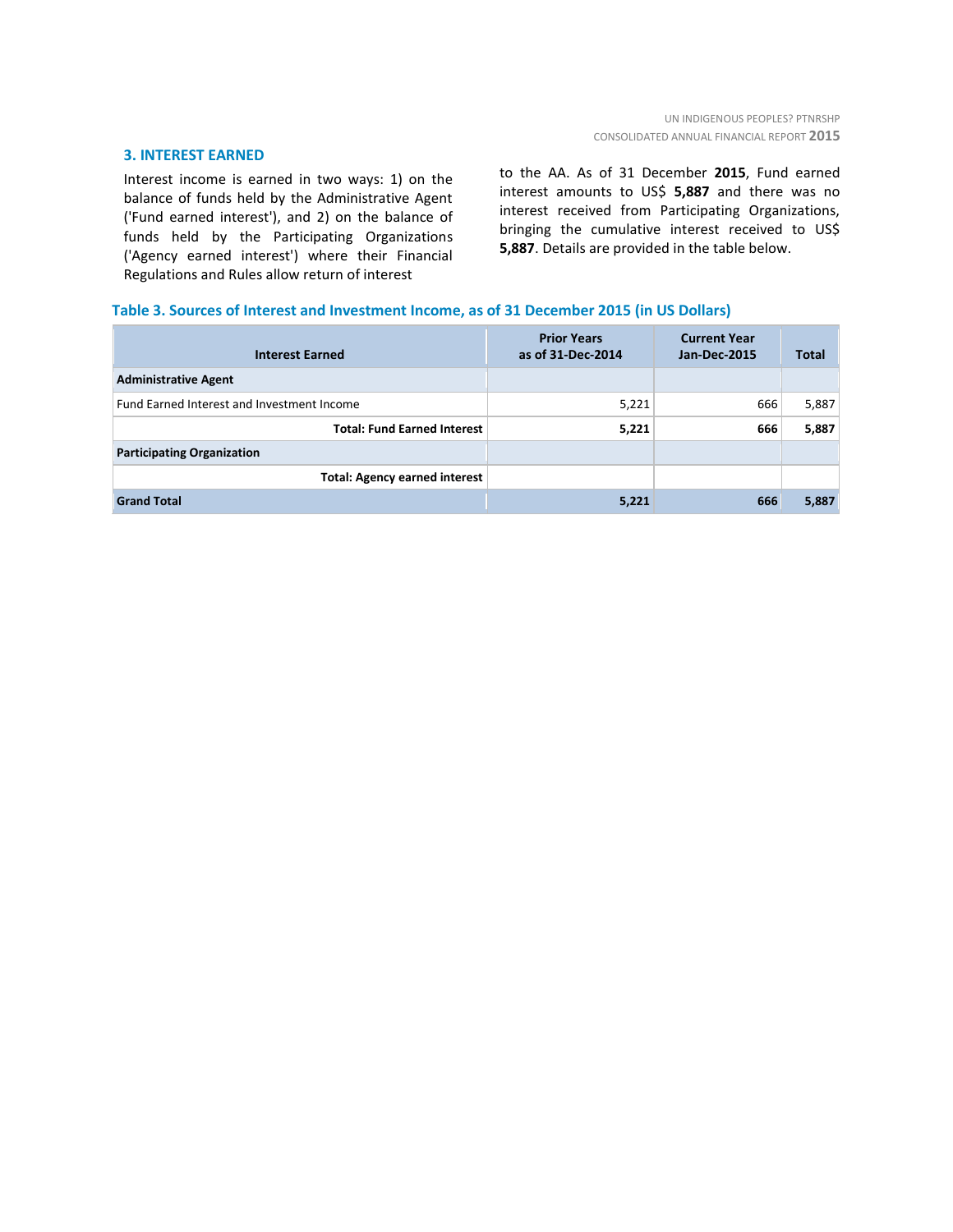#### **4. TRANSFER OF FUNDS**

Allocations to Participating Organizations are approved by the Steering Committee and disbursed by the Administrative Agent. As of 31 December **2015**, the AA has transferred US\$ **1,350,508** to **5** Participating Organizations (see list below).

Table 4 provides additional information on the refunds received by the MPTF Office, and the net funded amount for each of the Participating Organizations.

| Table 4. Transfer, Refund, and Net Funded Amount by Participating Organization, as of 31 December 2015 |  |
|--------------------------------------------------------------------------------------------------------|--|
| (in US Dollars)                                                                                        |  |

| Participating<br><b>Organization</b> | Prior Years as of 31-Dec-2014 |                |                   | <b>Current Year Jan-Dec-2015</b> |                |                   | <b>Total</b>     |                |                   |
|--------------------------------------|-------------------------------|----------------|-------------------|----------------------------------|----------------|-------------------|------------------|----------------|-------------------|
|                                      | <b>Transfers</b>              | <b>Refunds</b> | <b>Net Funded</b> | <b>Transfers</b>                 | <b>Refunds</b> | <b>Net Funded</b> | <b>Transfers</b> | <b>Refunds</b> | <b>Net Funded</b> |
| <b>ILO</b>                           | 435,810                       | (30, 508)      | 405,302           | 30,508                           | (11, 451)      | 19,057            | 466.318          | (41, 959)      | 424,359           |
| <b>OHCHR</b>                         | 167,895                       |                | 167,895           |                                  |                |                   | 167,895          |                | 167,895           |
| <b>UNDP</b>                          | 496,380                       |                | 496,380           |                                  |                |                   | 496,380          |                | 496,380           |
| <b>UNFPA</b>                         | 131,360                       |                | 131,360           |                                  | (7, 102)       | (7, 102)          | 131,360          | (7, 102)       | 124,258           |
| <b>UNICEF</b>                        | 88,555                        |                | 88,555            |                                  |                |                   | 88,555           |                | 88,555            |
| <b>Grand Total</b>                   | 1,320,000                     | (30,508)       | 1,289,492         | 30,508                           | (18, 553)      | 11,955            | 1,350,508        | (49,061)       | 1,301,447         |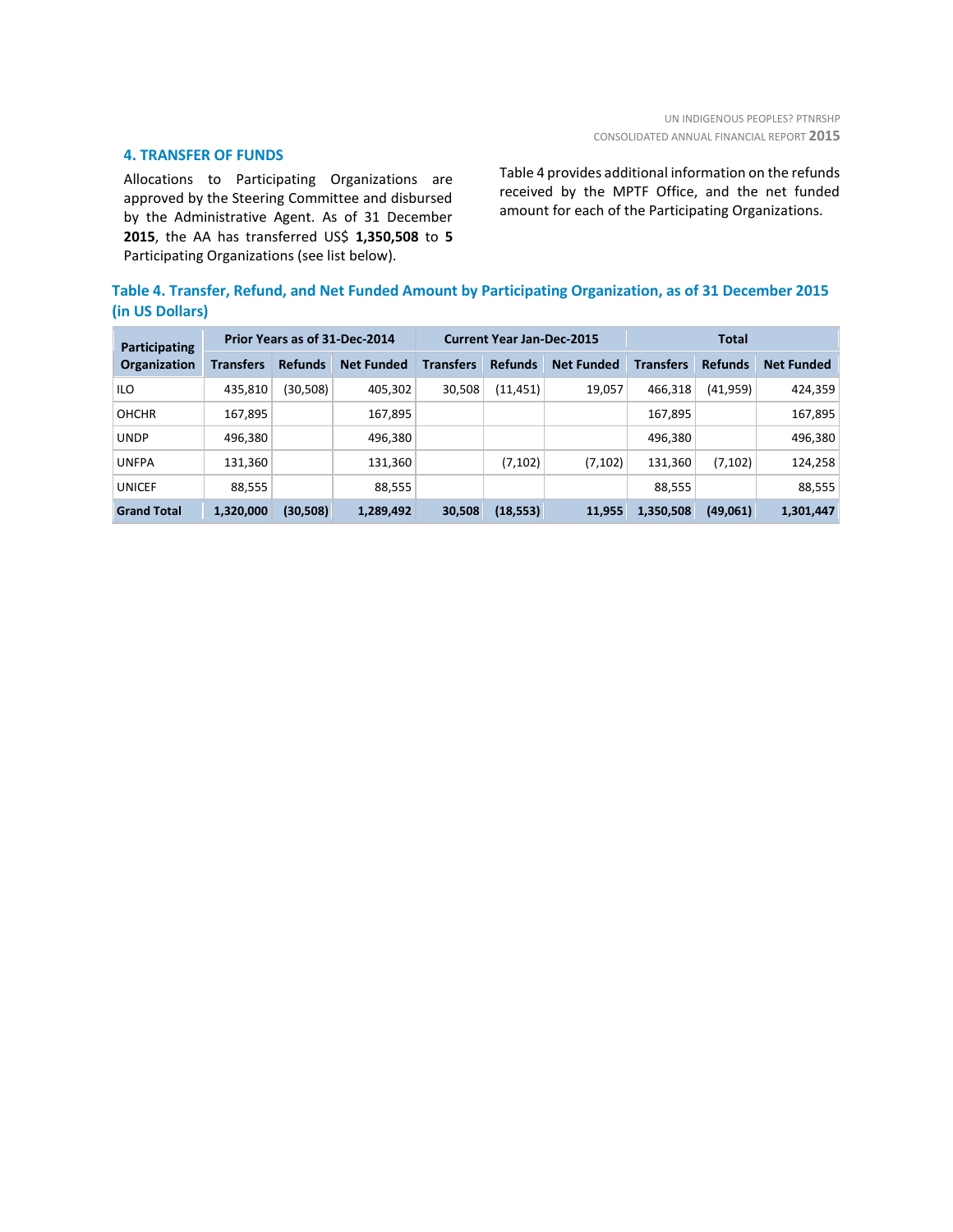CONSOLIDATED ANNUAL FINANCIAL REPORT **2015**

## **5. EXPENDITURE AND FINANCIAL DELIVERY RATES**

All final expenditures reported for the year **2015** were submitted by the Headquarters of the Participating Organizations. These were consolidated by the MPTF Office.

### **5.1 EXPENDITURE REPORTED BY PARTICIPATING ORGANIZATION**

As shown in table below, the cumulative net funded amount is US\$ **1,301,447** and cumulative expenditures reported by the Participating Organizations amount to US\$ **1,245,555**. This equates to an overall Fund expenditure delivery rate of **96** percent.

# **Table 5. Net Funded Amount, Reported Expenditure, and Financial Delivery by Participating Organization, as of 31 December 2015 (in US Dollars)**

|                               |                    |                                    | <b>Expenditure</b>                      |                                            |                   |                           |
|-------------------------------|--------------------|------------------------------------|-----------------------------------------|--------------------------------------------|-------------------|---------------------------|
| Participating<br>Organization | Approved<br>Amount | <b>Net Funded</b><br><b>Amount</b> | <b>Prior Years</b><br>as of 31-Dec-2014 | <b>Current Year</b><br><b>Jan-Dec-2015</b> | <b>Cumulative</b> | <b>Delivery Rate</b><br>% |
| <b>ILO</b>                    | 466,318            | 424.359                            | 375,264                                 | 39,596                                     | 414.860           | 97.76                     |
| <b>OHCHR</b>                  | 167,895            | 167,895                            | 156,271                                 |                                            | 156,271           | 93.08                     |
| <b>UNDP</b>                   | 496,380            | 496,380                            | 461,699                                 | 43                                         | 461.742           | 93.02                     |
| <b>UNFPA</b>                  | 131,360            | 124,258                            | 124,142                                 |                                            | 124,142           | 99.91                     |
| <b>UNICEF</b>                 | 88,555             | 88,555                             | 87,960                                  | 581                                        | 88,541            | 99.98                     |
| <b>Grand Total</b>            | 1,350,508          | 1,301,447                          | 1,205,335                               | 40,220                                     | 1,245,555         | 95.71                     |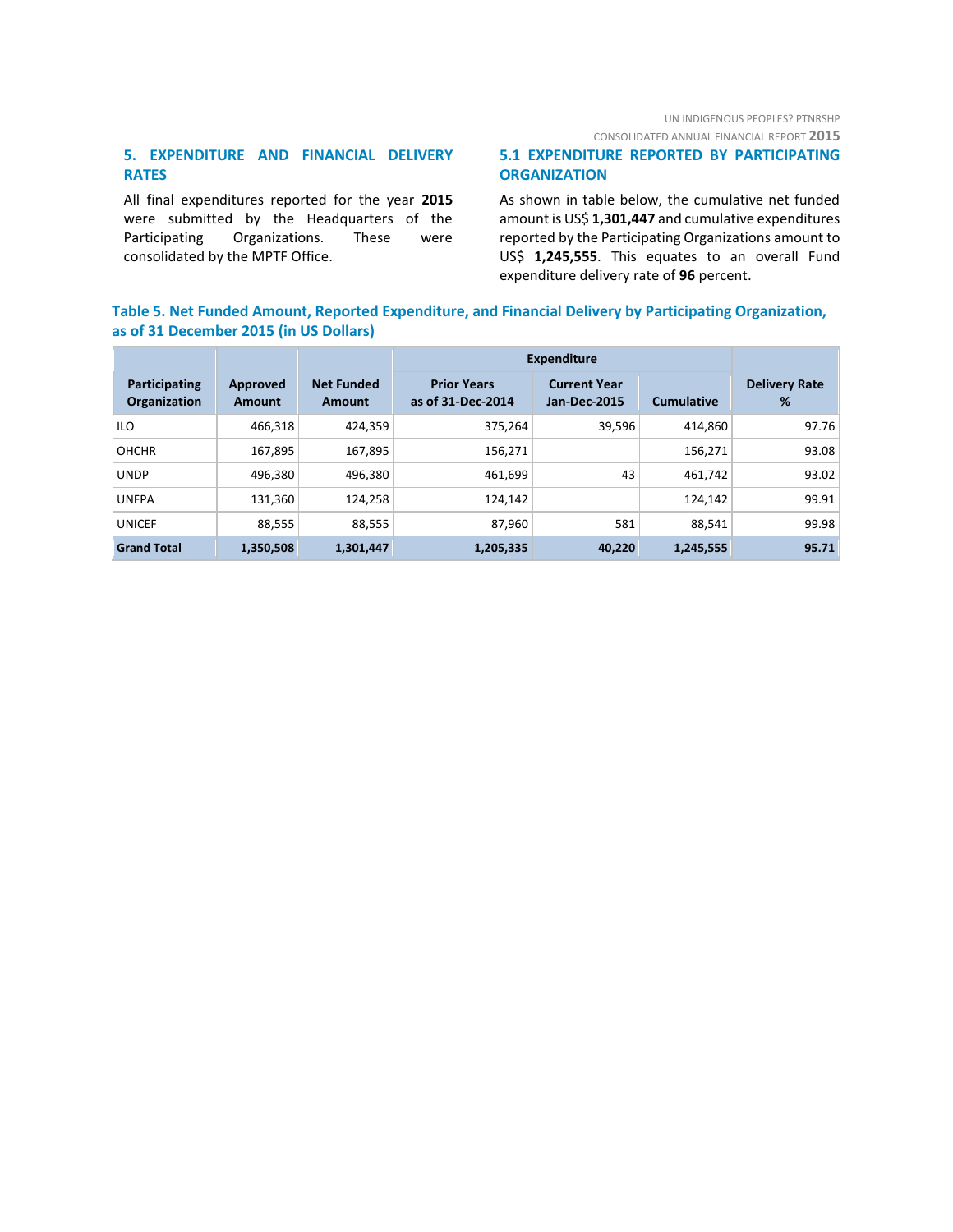#### **5.4 EXPENDITURE REPORTED BY CATEGORY**

Project expenditures are incurred and monitored by each Participating Organization and are reported as per the agreed categories for inter-agency harmonized reporting. In 2006 the UN Development Group (UNDG) established six categories against which UN entities must report inter-agency project expenditures. Effective 1 January 2012, the UN Chief Executive Board (CEB) modified these categories as a result of IPSAS adoption to comprise eight categories. All expenditure incurred prior to 1 January 2012 have been reported in the old categories; post 1 January 2012 all expenditure are reported in the new eight categories. The old and new categories are noted to the right.

Table 6 reflects expenditure reported in the UNDG expense categories. Where the Fund has been operational pre and post 1 January 2012, the expenditures are reported using both categories. Where a Fund became operational post 1 January 2012, only the new categories are used.

#### **2012 CEB Expense Categories**

- 1. Staff and personnel costs
- 2. Supplies, commodities and materials
- 3. Equipment, vehicles, furniture and depreciation
- 4. Contractual services
- 5. Travel
- 6. Transfers and grants
- 7. General operating expenses
- 8. Indirect costs

\_\_\_\_\_\_\_\_\_\_\_\_\_\_\_\_\_\_\_\_\_\_

#### **2006 UNDG Expense Categories**

- 1. Supplies, commodities, equipment & transport
- 2. Personnel
- 3. Training counterparts
- 4. Contracts
- 5. Other direct costs
- 6. Indirect costs

#### **Table 6. Expenditure by UNDG Budget Category, as of 31 December 2015 (in US Dollars)**

|                                                      | <b>Expenditure</b>                      |                                            |              |                                                     |
|------------------------------------------------------|-----------------------------------------|--------------------------------------------|--------------|-----------------------------------------------------|
| Category                                             | <b>Prior Years</b><br>as of 31-Dec-2014 | <b>Current Year</b><br><b>Jan-Dec-2015</b> | <b>Total</b> | <b>Percentage of Total</b><br><b>Programme Cost</b> |
| Supplies, Commodities, Equipment and Transport (Old) |                                         |                                            |              |                                                     |
| Personnel (Old)                                      |                                         |                                            |              |                                                     |
| Training of Counterparts(Old)                        |                                         | $\overline{\phantom{0}}$                   |              |                                                     |
| Contracts (Old)                                      |                                         | $\overline{a}$                             |              |                                                     |
| Other direct costs (Old)                             |                                         |                                            |              |                                                     |
| Staff & Personnel Cost (New)                         | 227,563                                 | 30                                         | 227,593      | 19.54                                               |
| Suppl, Comm, Materials (New)                         | 16,935                                  | $\overline{a}$                             | 16,935       | 1.45                                                |
| Equip, Veh, Furn, Depn (New)                         | 5,930                                   | $\overline{a}$                             | 5,930        | 0.51                                                |
| Contractual Services (New)                           | 331,992                                 | $\overline{\phantom{a}}$                   | 331,992      | 28.51                                               |
| Travel (New)                                         | 192,541                                 | 543                                        | 193,084      | 16.58                                               |
| Transfers and Grants (New)                           | 35,544                                  |                                            | 35,544       | 3.05                                                |
| <b>General Operating (New)</b>                       | 316,538                                 | 37,026                                     | 353,563      | 30.36                                               |
| <b>Programme Costs Total</b>                         | 1,127,042                               | 37,598                                     | 1,164,641    | 100.00                                              |
| <sup>1</sup> Indirect Support Costs Total            | 78,293                                  | 2,621                                      | 80,914       | 6.95                                                |
| <b>Total</b>                                         | 1,205,335                               | 40,220                                     | 1,245,555    |                                                     |

**1 Indirect Support Costs** charged by Participating Organization, based on their financial regulations, can be deducted upfront or at a later stage during implementation. The percentage may therefore appear to exceed the 7% agreed-upon for on-going projects. Once projects are financially closed, this number is not to exceed 7%.